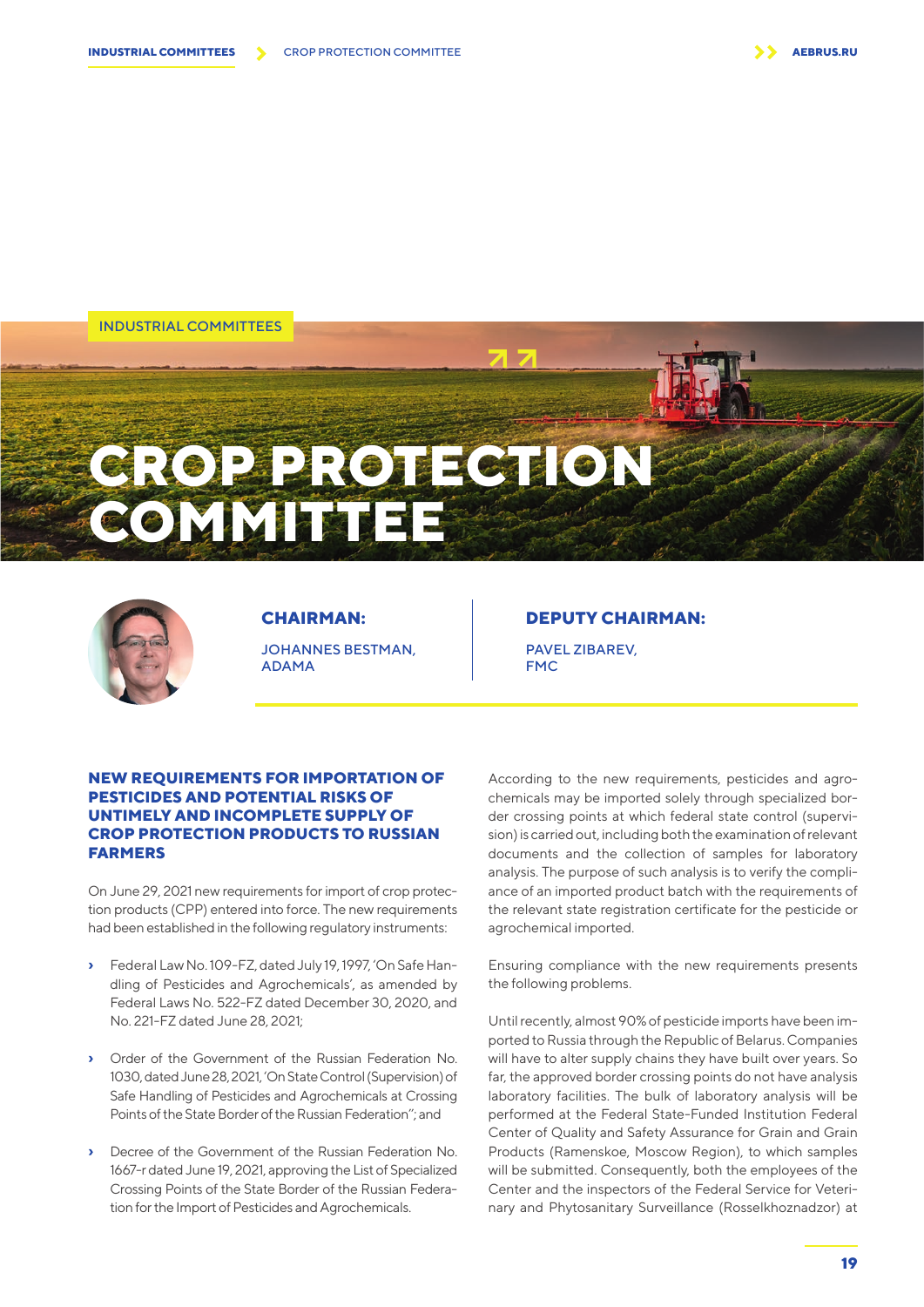

the border crossing points will face workloads way above their capabilities. Importation of pesticides through a limited number of crossing points that do not have analysis laboratory facilities will inevitably result in kilometers-long queues of trucks at the border during the peak period of pesticide and agrochemical supply for spring field works and, consequently, in delays in CPP delivery to Russian agricultural producers.

At meetings with Rosselkhoznadzor, it was explained that the sample collection requirement is a tool for detecting counterfeit pesticides and agrochemicals. Nevertheless, fraudsters import counterfeit pesticides under the disguise of detergents and other goods that are not subject to Rosselkhoznadzor's inspections — the counterfeit products are later dispensed and packaged within the Russian Federation. International companies being members of the AEB CPC are the among world's leading innovative chemical producers. They have or are building plants in Russia with the goal of ensuring the sustainable and progressive long-term development of their business in the country. Their constant priority is the quality of their products, which has upheld their strong reputation for years.

## **RECOMMENDATIONS**

- **›** Focus within the regulatory activities at border crossing points shall be shifted from bona fide suppliers towards actual violators.
- **›** For the period of large-scale CPP import for spring field works (January–March), regulatory activities shall be arranged at additional customs inspection points within Russia, primarily in the North-Western, Central, and Southern Federal Districts through which (e.g. Krasnodar, Voronezh, Ryazan) the bulk of pesticides are imported this will allow the workload among the Federal Customs Service's and Rosselkhoznadzor's officers to be evenly allocated.

#### **INFLUENCE OF EUROPEAN TRENDS IN, AND GLOBAL APPROACHES TO, CPP ON AGRICULTURE IN RUSSIA**

The European Union's politicized approach to pesticide circulation has resulted in scientifically unsubstantiated restrictions on the use of a number of active substances (AS) in Europe. Such pseudo-environmental fluctuations in the authorities' sentiment affect agriculture. Following the adoption in May 2009 of stricter rules — Regulation (EC) 1107 and due to growing political and social pressure, over 50 AS have been withdrawn from the market. It is becoming increasingly difficult to register AS in the EU on the basis of objective scientific research. The range of CPP available to European farmers is constantly decreasing.

Published on May 20, 2020 the EU's Farm to Fork strategy is a component of the increasingly popular European Green Deal. The strategy is aimed at reducing the use of pesticides by 50% by 2030. Moreover, currently, Russian experts are participating in the coordination of the Post-2020 Global Biodiversity Framework (GBF). In Target 7 of the first GBF project, prepared by the Working Group of Experts on Biological Diversity of the UN Security Council, it is proposed that, by 2030, pesticide use be reduced by at least two thirds based on the volume of pesticide use per agricultural land area unit.

Committee members are seriously concerned about the negative impact on agriculture that may result from following said trends and approaches that threaten food security, both globally and regionally. Currently, agricultural crops are affected by 30,000 weeds, 3,000 worms, and 10,000 insect pests — the toll of which amounts to 26-40 percent of possible yield. Without pesticides, the damage can double in no time. Only the use of pesticides can prolong crop life and prevent post-harvest losses. Since 1960, CPP have become more efficient — the volume of AS in a pesticide is nowadays approximately 95% lower than back in the 1950s.

Presently, Russian agriculture is pursuing ambitious goals in terms of yield and aims at doubling agricultural product exports to USD 45 billion by 2024. Grain remains the number-one export commodity. It accounts for a third of the total export volume in monetary terms. Throughout recent years, grain exports have grown due to an increase in yields and stable domestic consumption.

The current Russian laws and regulations governing CPP circulation are based on the principles of CPP safety for human health and the environment. Sometimes, requirements for CPP toxicological, hygienic, and environmental assessment and classification are even stricter than in the EU.

Assessing pesticides from the perspective of their possible hazardousness, causing the European agriculture to lose more and more CPP, hardly corresponds to the goals of Russia's agricultural policy — it will hinder Russia's achievement of its declared yield goals and to the development of the country's export capacity.

## **RECOMMENDATIONS**

- **›** It is recommended to shift focus towards optimal use of pesticides, namely towards making the most of their advantages such as increasing yield per hectare and minimizing their impact on the environment and human health, e.g. through switching to precision agriculture, as well more responsible and deliberate compliance with regulations on pesticide use.
- The goals set in Target 7 of the Post-2020 Global Biodiversity Framework shall not be considered through the lens of per-hectare use of pesticides when the use of pesticides on existing agricultural lands is already permissible contamination, even if it is regulated, but from the lens of permissible residues of pesticides in the